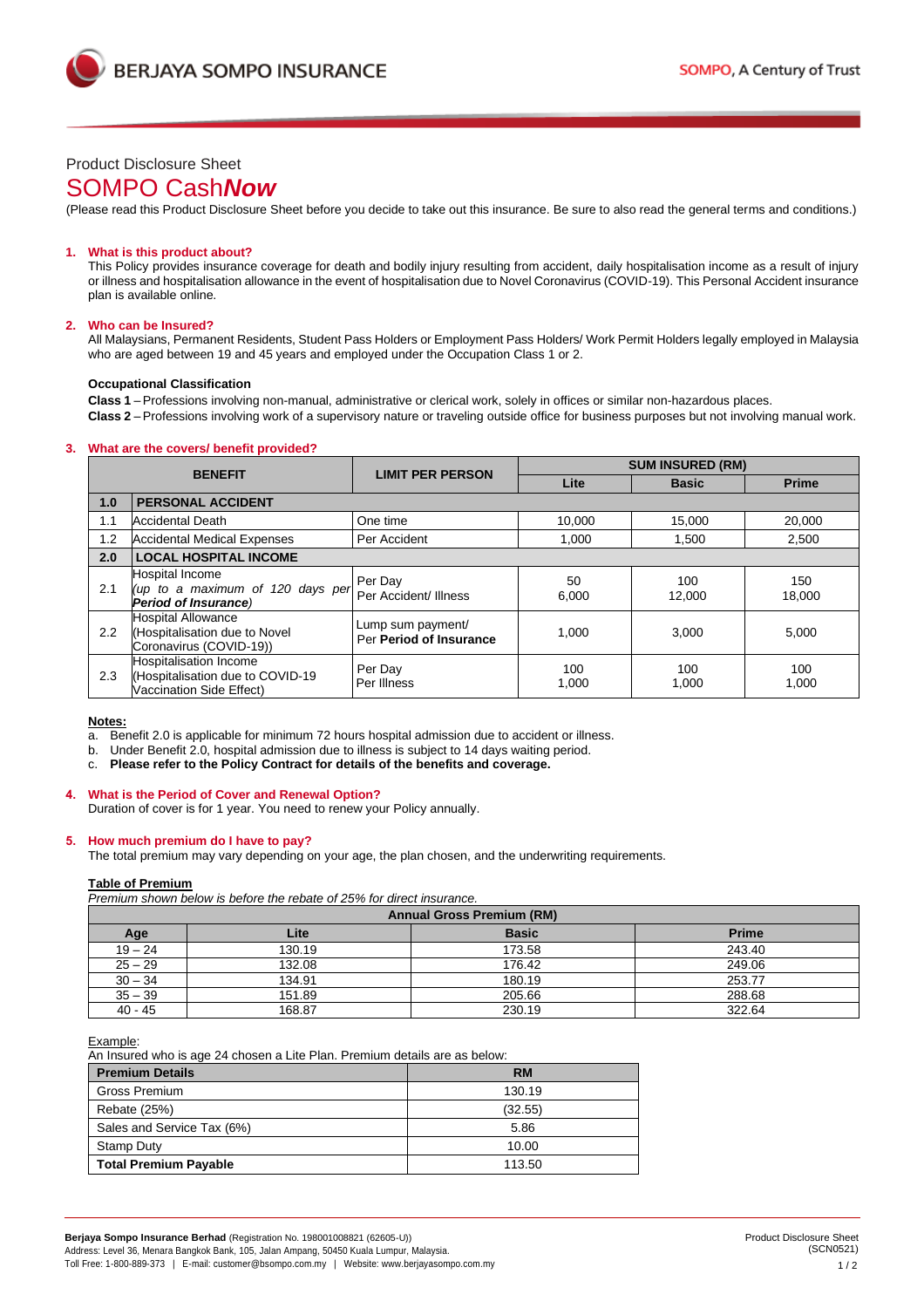### *Note: Premium rates are not fixed, they vary depending on your claim experience.*

### **6. What are the fees and charges that I have to pay?**

| Type                        | Amount        |
|-----------------------------|---------------|
| Sales and Service Tax (SST) | 6% of premium |
| Stamp Duty                  | RM 10.00      |

### **7. What are some of the key terms and conditions that I should be aware of?**

# • **Duty of Disclosure**

# **Consumer Insurance Contract**

Pursuant to Schedule 9 of the Financial Services Act 2013, you must take reasonable care to ensure that all your answers to the questions are to the best of your knowledge, full, complete, correct and honest. You also have a duty to inform us of any change in the details or information given to us before we issue the Policy to you, or before you renew or change any of the terms of your Policy. If you fail to do so, your Policy may be cancelled or treated as if it never existed, or your claim may be rejected or not fully paid.

### • **Change in Risk**

If at any time or from time to time any changes shall occur materially varying any of the facts existing at the date of the proposal, you shall within 7 days give notice in writing to us and shall pay such additional premium as we may require.

### • **Cash Before Cover**

Full premium must be paid before the effective date of the Policy.

### • **Claims Procedure**

Written notice must be given to us within 30 days from the date of occurrence. You may submit your claims by emailing us at [customer@bsompo.com.my](mailto:customer@bsompo.com.my) or visit any of our branches nationwide. Only Accidental Death will be payable should you reside or travel outside Malaysia, Singapore, Brunei and Thailand for more than 90 consecutive days.

### *Note: This list is non-exhaustive. Please refer to the Policy Contract for the full list of terms and conditions.*

#### **8. What are the major exclusions under this Policy?**

This Policy does not cover losses which are specifically excluded under the Policy, for example, pre-existing physical or mental defect or infirmity, suicide or attempted suicide, intentional self-injury, and influence of alcohol or drug etc.

# *Note: This list is non-exhaustive. Please refer to the Policy Contract for the full list of exclusions.*

### **9. Can I cancel my Policy?**

You may cancel your Policy at any time by giving us a written notice. Refund of premium will be on a pro-rata basis, provided no claims were made during the period of insurance and subject to a minimum refund premium of RM25.00.

### *Note: Please refer to the Policy Contract for the full list of cancellation conditions.*

#### **10. What do I need to do if there are changes to my contact/ personal details?**

It is important that you inform us of any changes to your contact/ personal details to ensure that all correspondence reaches you in a timely manner. You may inform our branch office or our Customer Service Centre.

#### **11. Where can I get further information?**

If you have any enquiries, please contact our Customer Service Centre during operating hours from 8:30 am to 5:00 pm (Monday-Friday) at 03-21707300 or the Toll Free number 1-800-889-933, or email us a[t customer@bsompo.com.my.](mailto:customer@bsompo.com.my)

For additional information about personal accident insurance, please refer to the Insuranceinfo booklet on 'Personal Accident' available at all our branches or visit [www.insuranceinfo.com.my.](http://www.insuranceinfo.com.my/)

# **12. What is the other similar type of general insurance products available?**

Nil.

**IMPORTANT NOTE:** YOU MUST NOMINATE AT LEAST ONE NOMINEE AND ENSURE THAT YOUR NOMINEE (S) IS/ARE AWARE OF THE PERSONAL ACCIDENT POLICY THAT YOU HAVE PURCHASED. YOU SHOULD READ AND UNDERSTAND THE INSURANCE POLICY AND CONTACT OUR COMPANY DIRECTLY FOR MORE INFORMATION. YOU SHOULD SATISFY YOURSELF THAT THIS POLICY WILL BEST SERVE YOUR NEEDS.

The information provided in this Product Disclosure Sheet is a brief summary for quick and easy reference. The exact terms and conditions that apply are stated in the Policy Contract.

Berjaya Sompo Insurance Berhad is licensed under the Financial Services Act 2013 and regulated by Bank Negara Malaysia.

The information provided in this disclosure sheet is valid as at 7 May 2021.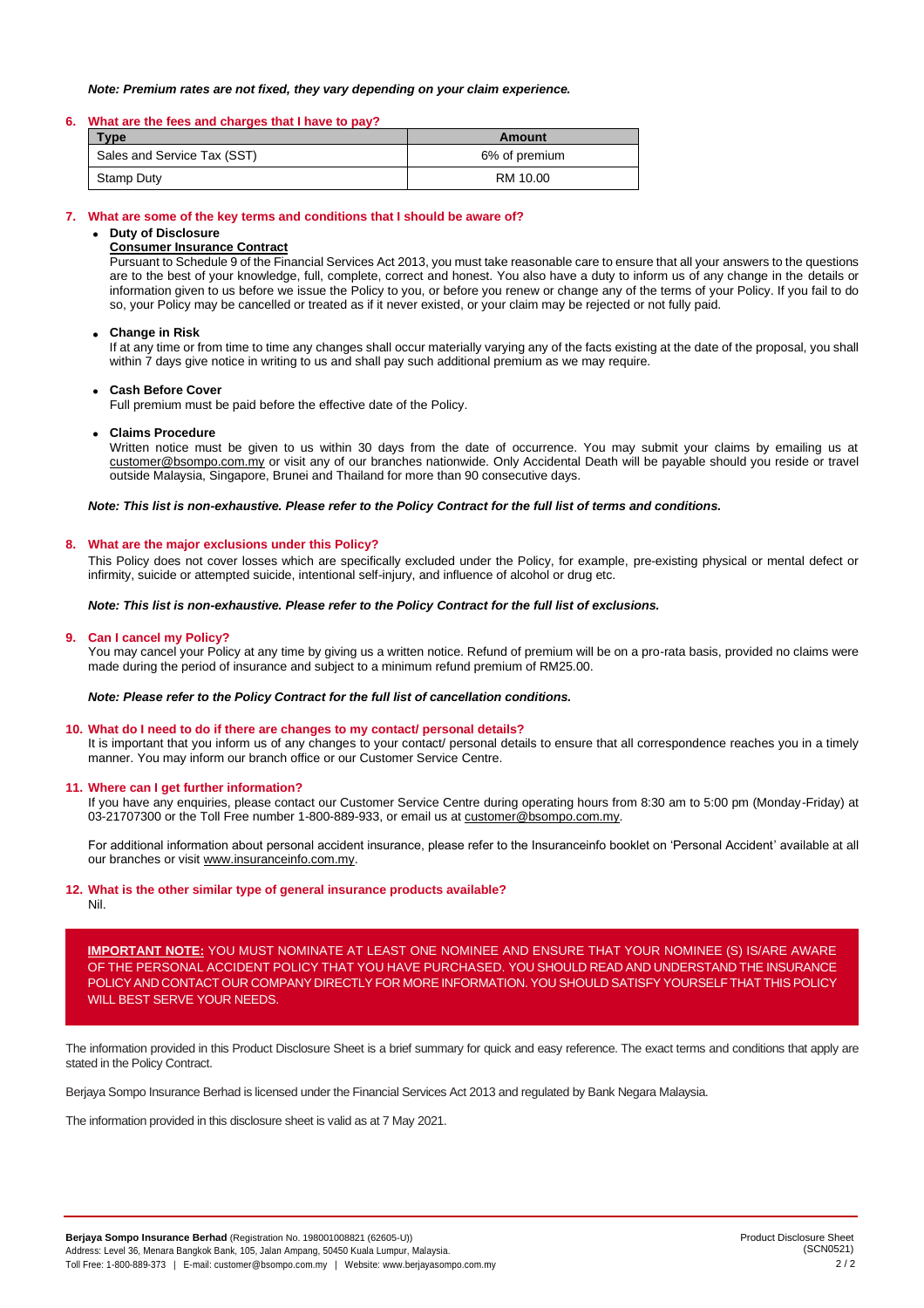

# Lembaran Pendedahan Produk

# SOMPO Cash*Now*

(Sila baca Lembaran Pendedahan Produk ini sebelum anda membuat keputusan untuk membeli insurans ini. Pastikan anda juga telah membaca terma dan syarat am.)

# **1. Apakah produk ini?**

Polisi ini memberikan perlindungan terhadap kematian dan kecederaan tubuh yang disebabkan oleh kemalangan, pendapatan hospital harian sewaktu anda dimasukkan ke hospital akibat daripada kecederaan atau penyakit dan elaun kemasukkan ke hospital sekiranya anda dimasukkan ke hospital akibat daripada jangkitan 'Novel Coronavirus (COVID-19). Pelan insurans Kemalangan Diri ini boleh didapati dalam talian.

### **2. Siapakah yang boleh diinsuranskan?**

Semua warganegara Malaysia, Pemastautin Tetap, Pemegang Pas Pelajar atau Pemegang Pas Pekerjaan/ Pemegang Permit Kerja yang bekerja secara sah di Malaysia yang berumur di antara 19 dan 45 tahun dan bekerja dibawah Kelas Pekerjaan 1 atau 2.

# **Klasifikasi Pekerjaan**

**Kelas 1** – Profesion yang melibatkan kerja bukan secara manual, pentadbiran atau perkeranian, semata-mata di pejabat atau tempat yang tidak berbahaya.

**Kelas 2** – Profesion yang melibatkan kerja penyeliaan atau perjalanan luar pejabat untuk tujuan perniagaan tetapi tidak melibatkan kerja manual.

### **3. Apakah perlindungan/ faedah yang disediakan?**

| <b>MANFAAT</b> |                                                                                                          | <b>HAD SETIAP INDIVIDU</b>                   | <b>JUMLAH DIINSURANSKAN (RM)</b> |               |               |
|----------------|----------------------------------------------------------------------------------------------------------|----------------------------------------------|----------------------------------|---------------|---------------|
|                |                                                                                                          |                                              | Lite                             | <b>Basic</b>  | <b>Prime</b>  |
| 1.0            | <b>KEMALANGAN DIRI</b>                                                                                   |                                              |                                  |               |               |
| 1.1            | Kematian Akibat Kemalangan                                                                               | Sekali                                       | 10.000                           | 15.000        | 20,000        |
| 1.2            | Perbelanjaan Perubatan Akibat Kemalangan                                                                 | Setiap Kemalangan                            | 1,000                            | 1,500         | 2,500         |
| 2.0            | PENDAPATAN HOSPITAL TEMPATAN                                                                             |                                              |                                  |               |               |
| 2.1            | Pendapatan Hospital<br>(maksimum 120 hari bagi setiap Tempoh<br><i>Insurans</i> )                        | Sehari<br>Setiap Kemalangan/<br>Penyakit     | 50<br>6.000                      | 100<br>12.000 | 150<br>18,000 |
| $2.2^{\circ}$  | Elaun Kemasukan ke Hospital<br>(Penahanan di Hospital akibat daripada 'Novel<br>Coronavirus (COVID-19)') | Bayaran Sekaligus/<br>Setiap Tempoh Insurans | 1.000                            | 3.000         | 5,000         |
| 2.3            | Pendapatan Hospital<br>(Penahanan di Hospital akibat daripada Kesan<br>Sampingan Vaksinasi COVID-19      | Sehari<br>Setiap Penyakit                    | 100<br>1,000                     | 100<br>1,000  | 100<br>1,000  |

#### **Nota***:*

a. Manfaat 2.0 terpakai untuk tempoh minimum penahanan di hospital selama 72 jam yang disebabkan oleh kemalangan atau penyakit.

b. Di bawah Manfaat 2.0, penahanan di hospital akibat daripada penyakit tertakluk pada tempoh menunggu selama 14 hari.

**c. Untuk senarai manfaat yang penuh, sila rujuk kepada Kontrak Polisi**

# **4. Apakah Tempoh Perlindungan dan Pilihan Pembaharuan?**

Tempoh perlindungan adalah untuk 1 tahun. Anda perlu memperbaharui Polisi anda setiap tahun.

# **5. Berapakah premium yang perlu saya bayar?**

Jumlah premium adalah berbeza bergantung kepada umur, pelan pilihan anda dan keperluan pengunderaitan.

# **Jadual Premium**

*Premium yang ditunjukkan di bawah adalah sebelum rebat 25% bagi pembelian secara langsung.*

| Premium Kasar Tahunan (RM) |        |              |              |
|----------------------------|--------|--------------|--------------|
| Umur                       | Lite   | <b>Basic</b> | <b>Prime</b> |
| $19 - 24$                  | 130.19 | 173.58       | 243.40       |
| $25 - 29$                  | 132.08 | 176.42       | 249.06       |
| $30 - 34$                  | 134.91 | 180.19       | 253.77       |
| $35 - 39$                  | 151.89 | 205.66       | 288.68       |
| $40 - 45$                  | 168.87 | 230.19       | 322.64       |

Contoh:

Orang diinsuranskan berumur 24 tahun memilih Pelan Lite. Butiran premium adalah seperti di bawah:

| <b>Butiran Premium</b> | <b>RM</b> |
|------------------------|-----------|
| Premium Kasar          | 130.19    |
| Rebat (25%)            | (32.55)   |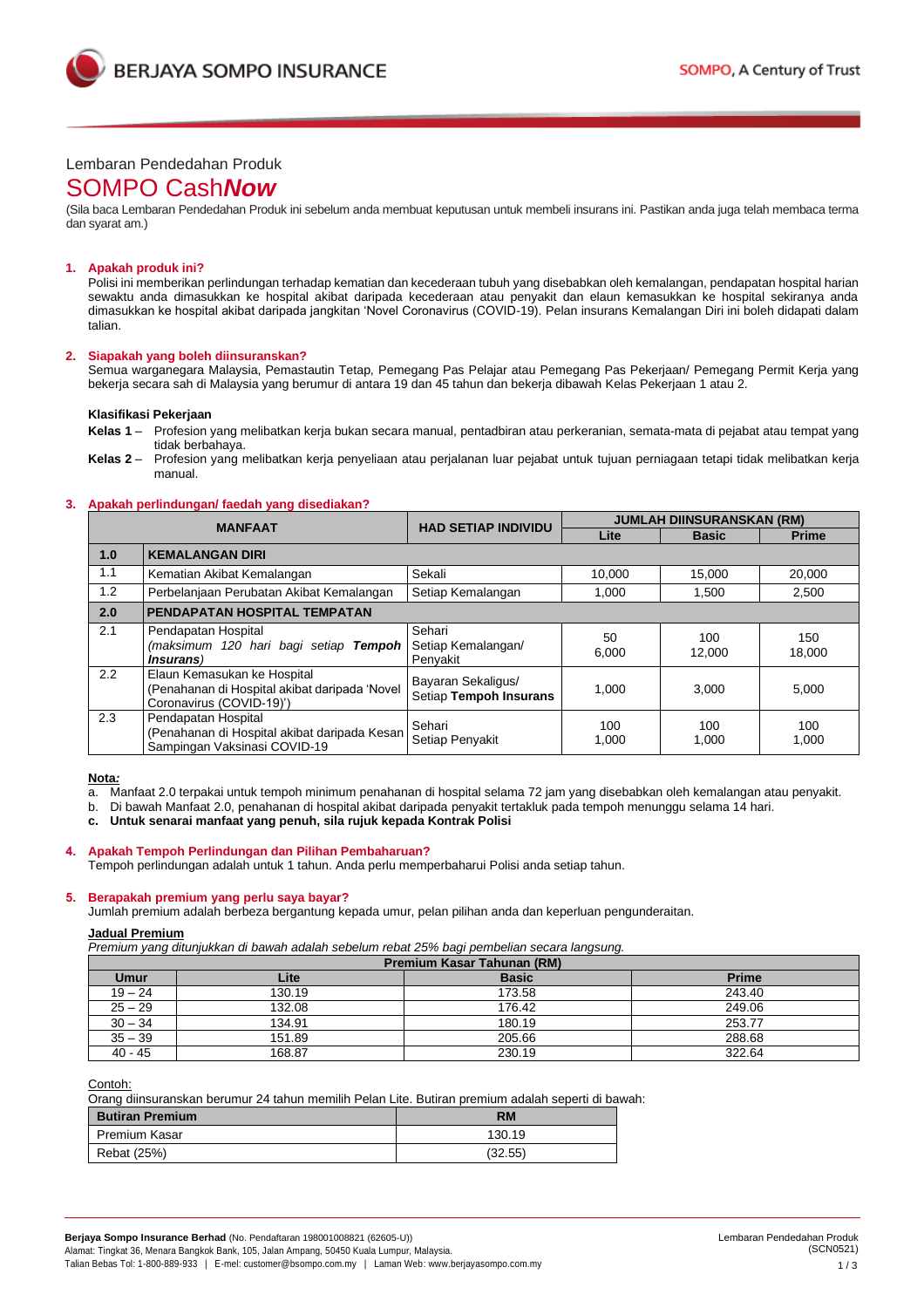| Cukai Jualan dan Perkhidmatan (6%) | 5.86   |
|------------------------------------|--------|
| Duti Setem                         | 10.00  |
| Jumlah Premium Perlu Dibayar       | 113.50 |

*Nota: Kadar premium tidak tetap, ia berbeza bergantung pada pengalaman tuntutan anda.*

### **6. Apakah yuran dan caj yang perlu saya bayar?**

| <b>Jenis</b>                        | Amaun               |  |
|-------------------------------------|---------------------|--|
| Cukai Jualan dan Perkhidmatan (SST) | 6% daripada premium |  |
| Duti Setem                          | RM 10.00            |  |

# **7. Apakah terma dan syarat utama yang saya harus ketahui?**

# • **Kewajipan Pendedahan**

# **Kontrak Insurans Pengguna**

Menurut Jadual 9 Akta Perkhidmatan Kewangan 2013, anda hendaklah mengambil penjagaan munasabah untuk menjawab semua soalan dengan lengkap, tepat, jujur berdasarkan sepanjang pengetahuan anda. Adalah menjadi kewajipan anda juga untuk memaklumkan kepada kami apa-apa perubahan mengenai butiran-butiran atau maklumat yang diberikan kepada kami sebelum kami mengeluarkan Polisi kepada anda atau sebelum anda memperbaharui atau mengubah apa-apa terma untuk Polisi anda. Sekiranya anda gagal untuk berbuat demikian, Polisi anda mungkin dibatalkan atau dianggap tidak wujud atau tuntutan anda mungkin ditolak atau nilai tuntutan dikurangkan.

# • **Perubahan Risiko**

Jika pada bila-bila masa atau dari semasa ke semasa apa-apa perubahan akan berlaku secara material dari mana-mana fakta yang wujud pada tarikh cadangan, anda hendaklah dalam masa 7 hari memberi notis secara bertulis kepada kami dan membayar apa-apa premium tambahan yang mungkin kami perlukan.

# • **Tunai Sebelum Perlindungan**

Pembayaran premium penuh mesti dibuat sebelum tarikh kuat kuasa Polisi ini.

# • **Prosedur Tuntutan**

Notis bertulis mesti diberikan kepada kami dalam masa 30 hari dari tarikh kejadian. Anda boleh mengemukakan tuntutan anda melalui e-mel kepada kami d[i customer@bsompo.com.my](mailto:customer@bsompo.com.my) atau melawat mana-mana cawangan kami di seluruh negara. Hanya Kematian Akibat Daripada Kemalangan akan dibayar jika anda tinggal atau melancong di luar Malaysia, Singapura, Brunei dan Thailand selama lebih dari 90 hari berturut-turut.

# *Nota: Senarai ini bukannya senarai yang lengkap. Sila rujuk kepada Kontrak Polisi untuk senarai lengkap bagi terma dan syarat.*

# **8. Apakah pengecualian utama di bawah Polisi ini?**

Polisi ini tidak melindungi kerugian yang dikecualikan secara khusus di bawah Polisi ini, contohnya, kecacatan fizikal atau mental atau kelemahan yang sedia ada, membunuh diri atau percubaan untuk membunuh diri, kecederaan yang disengajakan dan anda dibawah pengaruh alkohol atau dadah dan lain-lain.

*Nota: Senarai ini bukannya senarai yang lengkap. Sila rujuk Kontrak Polisi untuk senarai pengecualian yang lengkap.*

# **9. Bolehkah saya membatalkan Polisi saya?**

Anda boleh menamatkan Polisi anda pada bila-bila masa dengan memberikan notis bertulis kepada kami. Anda berhak mendapat bayaran balik premium berdasarkan kadar pro rata, dengan syarat tiada tuntutan dibuat semasa tempoh insurans dan jumlah bayaran balik minima RM25.00.

*Nota: Sila rujuk kepada Kontrak Polisi untuk senarai syarat pembatalan yang lengkap.*

# **10. Apakah yang harus saya lakukan jika terdapat perubahan dalam butiran peribadi saya?**

Adalah penting bagi anda memaklumkan pihak kami tentang sebarang perubahan mengenai butiran anda bagi memastikan segala komunikasi dapat disampaikan kepada anda tepat pada masanya. Anda boleh hubungi pejabat cawangan atau Pusat Khidmat Pelanggan syarikat kami.

# **11. Di manakah saya boleh dapatkan maklumat lanjut?**

Sekiranya anda mempunyai sebarang pertanyaan, sila hubungi Pusat Khidmat Pelanggan kami pada waktu operasi dari 8:30 pagi hingga 5:00 petang (Isnin - Jumaat) di 03-21707300 atau Talian Bebas Tol 1-800-889-933, atau e-mel kami d[i customer@bsompo.com.my.](mailto:customer@bsompo.com.my)

Untuk maklumat lanjut berkenaan insurans kemalangan diri, sila rujuk kepada buku panduan InfoInsurans mengenai 'Kemalangan Diri' yang boleh didapati di semua cawangan kami atau layari laman we[b www.insuranceinfo.com.my.](http://www.insuranceinfo.com.my/)

# **12. Apakah produk perlindungan insurans am lain yang serupa dan boleh didapati?**

Tiada.

**NOTA PENTING:** ANDA MESTILAH MENAMAKAN SEKURANG-KURANGNYA SEORANG PENAMA DAN MEMASTIKAN PENAMA TERSEBUT MENYEDARI TENTANG POLISI KEMALANGAN DIRI YANG TELAH ANDA PEROLEHI. ANDA SEHARUSNYA MEMBACA DAN MEMAHAMI POLISI INSURANS INI DAN LANGSUNG MENGHUBUNGI SYARIKAT INSURANS UNTUK MAKLUMAT LANJUT. ANDA HARUS BERPUAS HATI BAHAWA POLISI INI AKAN MEMENUHI KEPERLUAN ANDA DENGAN SEBAIK-BAIKNYA.